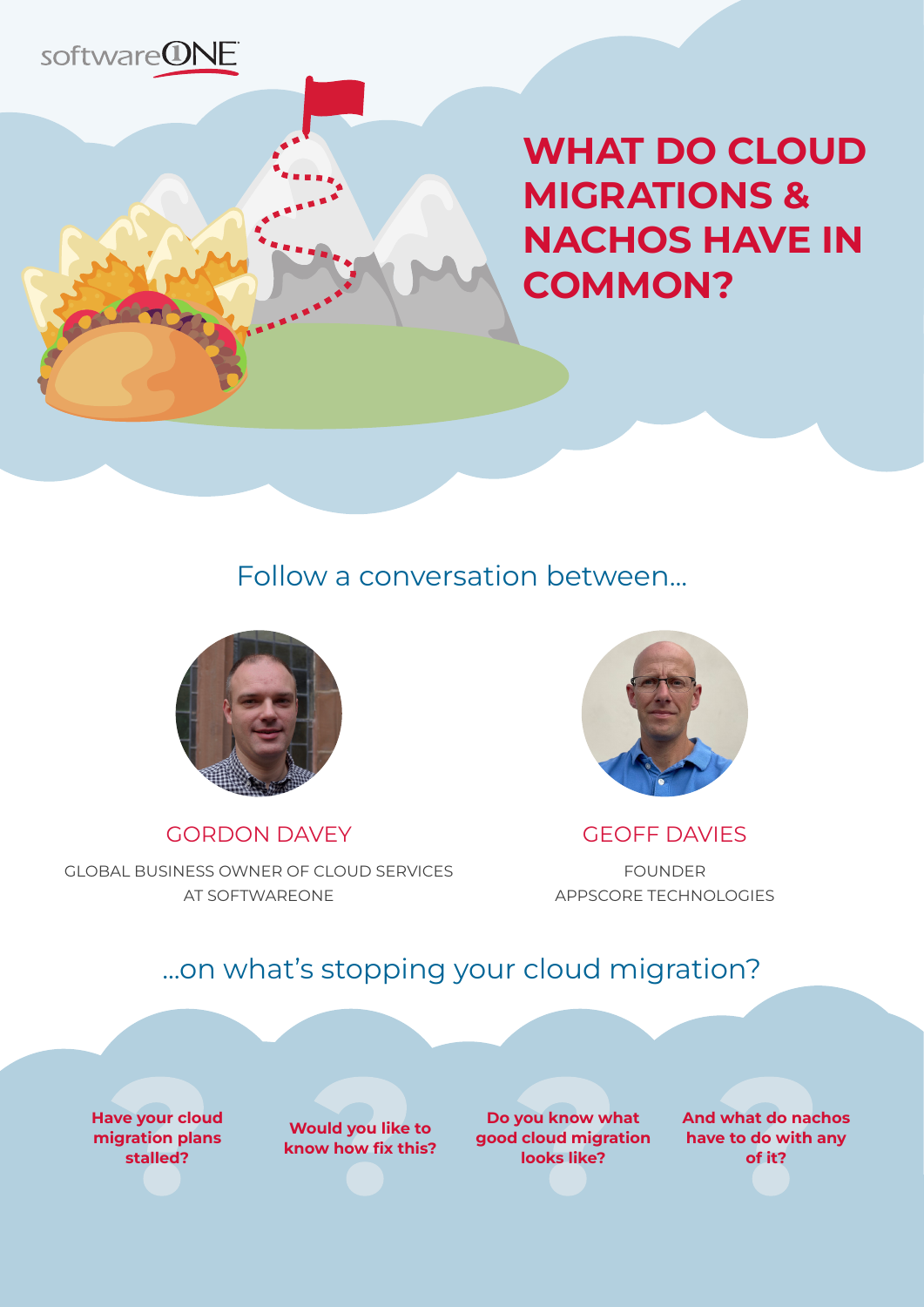## WHAT IS THE MAIN CHALLENGE FACED BY MOST CLOUD MIGRATION PROGRAMS?

The thing we hear from customers is **'we don't know what we've got.** We've got GEOFF servers running in data centers and in our building. They've grown organically over time, but we don't know what they do. If we don't know that, how can we know how to sequence our cloud migration.'



Something I say often is:

#### **'Cloud is for everyone, not for everything.'**

Organizations need to understand which applications they have and the interconnection of them all. If I take app A and C across to cloud, what else needs to go with that? This is one of the main challenges we see.



GORDON A lot of people might think it sounds crazy that the IT department doesn't know what is in the data center. But there are multiple reasons for that.

**Estates evolve over time.** Servers get used for different things. People install software without other people's knowledge. Acquisitions happen. Companies merge.

And all this has been happening for years in your datacenters and you've got a mass of technology in there. When you want to migrate it, the complexity involved in unpicking it all is a nightmare.

#### **Think of it as the Nacho Syndrome.**

Imagine a plate of nachos covered in cheese. You see a nacho that you're sure you can pick up without disturbing the rest but as you pick it up, the strings of cheese keep it stuck to others and you end up with a mess down your front. Cloud migrations are like this with so many interconnected parts that can result in a mess.

So how do you understand what's on that plate of nachos? It takes time and this is where organizations get stuck. People leave. Knowledge is gone. If they do start to do data analysis, they get too much data and analysis paralysis sets in and it's impossible to move forward.

All of these reasons add up to cloud migrations stalling.

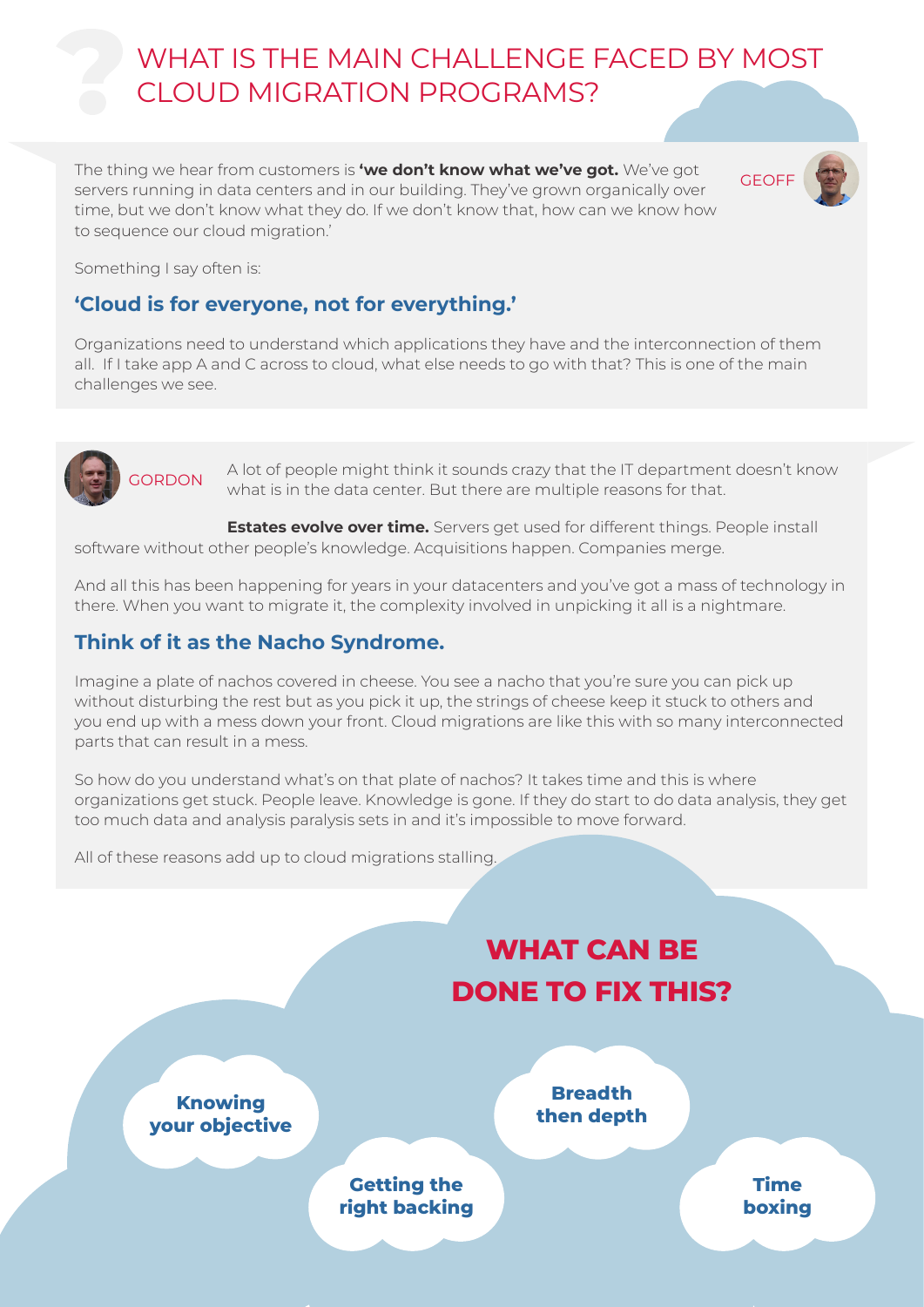# 1. KNOWING YOUR OBJECTIVE

Before you begin a cloud migration, you need to know what you want to get out of GEOFF it. It sounds simple but it's critical to success. And on that point, **do you know what success looks like?** 



Are you happy to simply lift and shift everything across to cloud because you have air conditioning problems in the data center, and you've got to solve that quickly?

Or do you want to get everything onto SAAS or PAAS platforms or do you want to modernise your applications? Thinking through the objectives you want to achieve will mean you can then align the cloud migration against that. We've seen that organizations who set clear objectives at the start are more successful.

# 2. GETTING THE RIGHT BACKING

This is a critical success factor – you need senior stakeholder backing. If you leave it GEOFF to the infrastructure team to try and do this on their own, they're going to struggle. **You need to have the whole of the IT organisation on board.** 



This is going to be challenging.

You'll come up against people who say, 'My application is fine as it is. Why do I have to move it? I have a million other things to do, new features to build. It runs fine. Why do I have to move it?'

Meeting this resistance is the reason you need senior stakeholder backing and sponsorship at the top levels.

**You're going to have to go through some pain to get all the information needed to do your migration -** getting people to come on board, getting application owners to provide information to map servers to applications, understanding how business critical an application is and whether it has confidential data on it.

You need time with those application owners to get that information from them and if you can get a mandate from senior stakeholders to drive that through, you're going to be much more successful.

#### **Otherwise, you'll just meet a wall of No!**



SORDON You can get a loose mandate from the top – we're going cloud first – and at the bottom level (the engineers and developers) they all love cloud and want it.

**Where we see barriers is in the middle of the organization.** The owners of applications who don't want to take the risks – 'it's running fine now, why would I want to upset the cart?'

Mid-level managers see the data center as their domain and don't want to lose control of that. So often it's the mid-tier that is the barrier to cloud adoption. It can't just be top level endorsement. It needs to be senior managers who drive the day-to-day business to get the strategy through.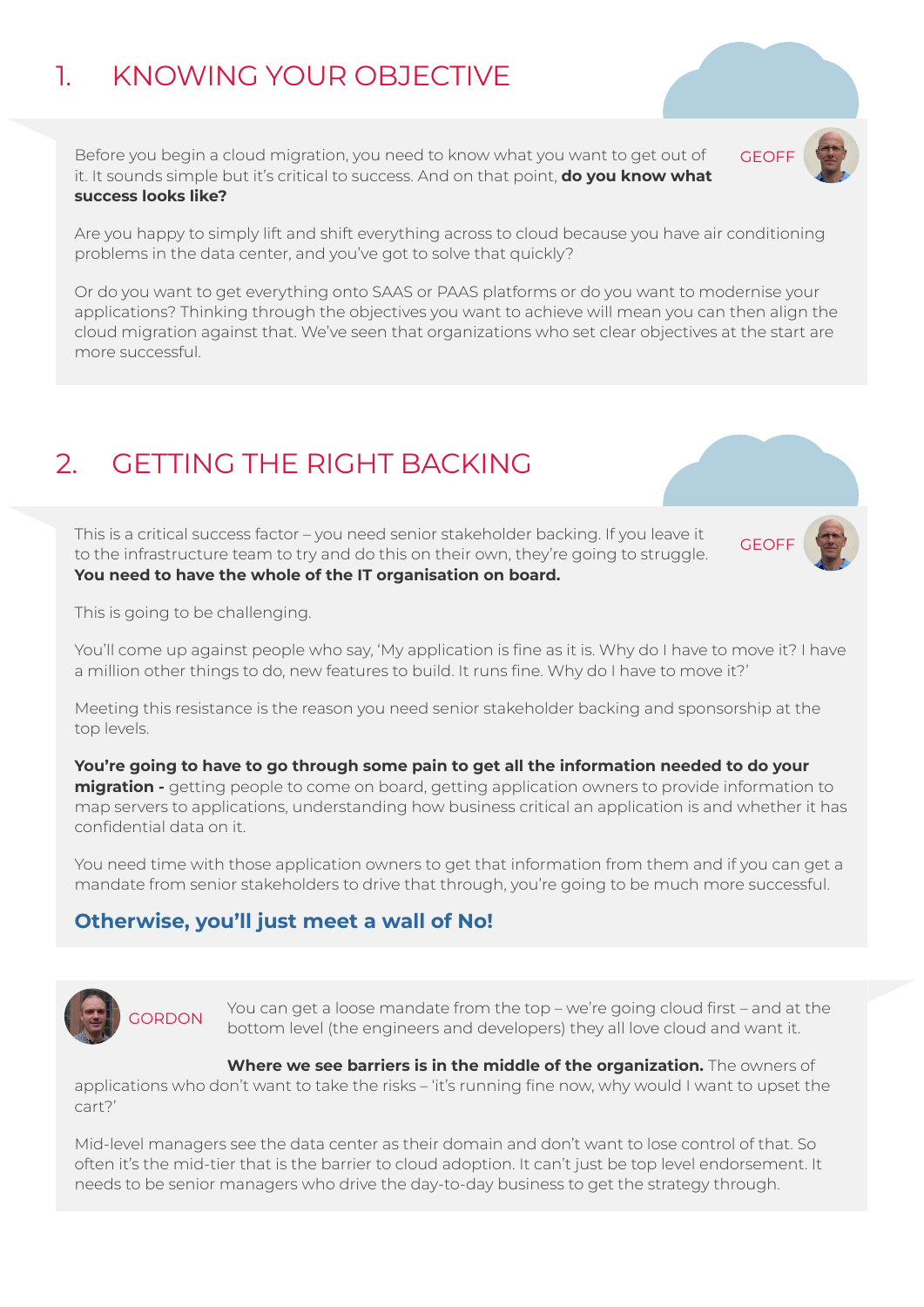# 3. BREADTH THEN DEPTH

We see people capturing too much data too early. What they need instead is<br>iterative data senture Itio vary seevite damby a local of discovery tools that will tell GEOFF iterative data capture. It's very easy to deploy a load of discovery tools that will tell you all the servers you've got in data centers, CPU memory discs, utilization stats, armfuls of spreadsheets… **People spend a lot of time getting all this data, but don't know how to use it to start making the decisions.** 

A better approach is to go wide across the portfolio, so you capture information across what your data center scope is, what data centers and server rooms you have and get a view of the portfolio of all the applications you've got in there.

Once you've got the scope of a particular data center, you can do deep into the applications that reside in it. You don't need to know, for example, the precise version of Java that is running on an app to make a decision about whether to move it to the cloud or want to move it to a PAAS service, you just need to know it's there. So going wide rather than deep is important.

**You only need to capture a small amount of info about the apps to start making decision** and what you need to look at is 'what is the roadmap status of that app?' If it's got a long-term future and is strategic to the business, it makes more sense to do modernisation on it. If it's not strategic, has a short life span, being decommissioned, is being replaced by something else, it makes no sense to refactor all the code - that's expensive. So you can leave it to die in the data centre or you lift and shift it to move it out of the data centre. Looking at it from the server level you can't tell this.



From the board we kept getting the question, how many apps have we moved to the cloud? The IT team didn't know. They were moving servers, not apps. They didn't know the correlation.

**There was frustration from both sides.** The business was using servers to run their apps on but there was no understanding from IT about what servers related to what apps. Which is why the board will want to know what apps there are.

## 4. TIME BOXING

Don't turn discovery into this massive project in its own right. Use time boxes GEOF effectively.

 If you let this run on and on and on, you can be there forever, months and months trying to get the info. You won't know everything!

**We prescribe using time boxes on a 4, 8 or 12 week cycle.** That focuses everyone's mind on when they need to get this done. You use the breadth, then going into depth. You're not trying to get every bit of info. This makes it possible to time box.